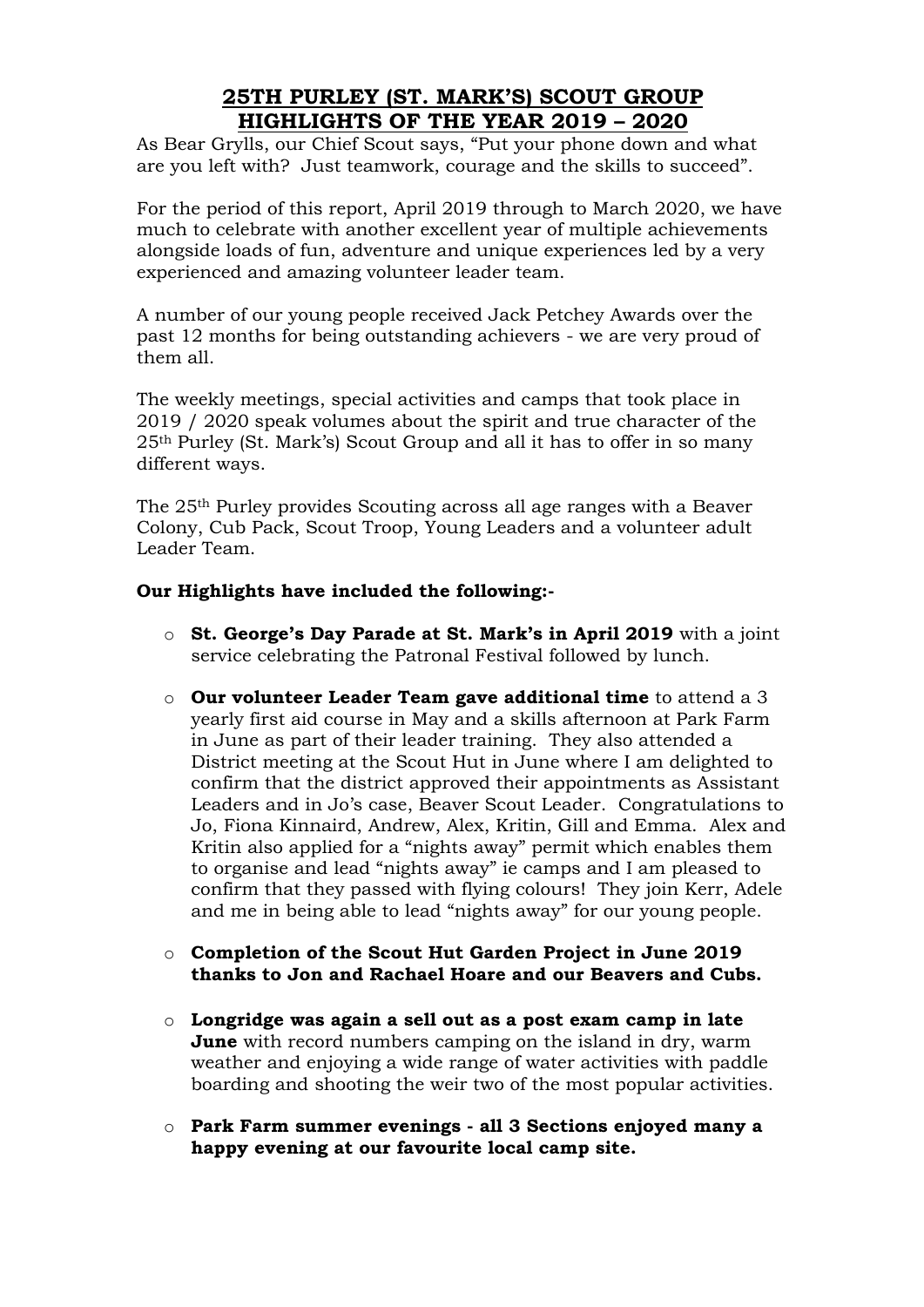- o **Blackland Farm Cub and Scout Summer Camp.** The weather may not have been on our side this year but our Cubs and Scouts were an outstanding group of young people and had a fantastic time thanks to our magnificent volunteer Leader Team. Special thanks goes to Alex and Kritin who organised, led and managed Summer Camp with the help and support of Adele, Fiona, Jo and Callum, Nigel, Colin, Alex Beal and Matt, our chef. It is literally hundreds of hours of volunteer time that goes into organising this camp. The food was superb - thanks to Matt - and the programme (with some great new activities) was brilliant.
- o **The launch of our new web site in October with "My25th" being a new way of doing things.** Thanks goes to Kritin, one of our Assistant Scout Leaders, for designing, building and launching such a brilliant site for us.
- o **Remembrance Sunday – another wonderful turnout.** We were honoured and privileged to have Ron Dowling, DFC, grandfather of one of our former Scouts; President of the 25th Purley and 96 years young to lay our wreath. Ron is much loved and an inspiration to us all……………
- o **November / December highlights** included the return of our shooting club; taking part in the County Shooting competition where we came second overall and our Cubs and Scouts working hard and having fun earning their Emergency Aid Stage 2 and 3 badge – a vital life skill. The Cubs made the Christingles as is tradition and we enjoyed a service that is a firm favourite with people of all ages. All Sections finished the term with a Christmas Party.
- o *THE* **Jumble Sale, a record breaking £4,075 raised on the day**. Scouts help others and we were delighted to be able to support a number of local school libraries, Oxfam, Crisis, an animal rescue centre and several other local charities / good causes too.
- o **Winter Camp February 2020.** Another very happy and successful winter camp despite Storm Dennis and some challenging driving conditions on the Sunday morning to and from the trampoline park! 27 young people enjoyed fantastic food thanks to Matt and amazing activities at Blackland Farm and also off site. The camp was led and run by 10 members of the Leader Team – all of whom are volunteers. Well done everyone!
- o **In March, the virus arrived and the world changed.** Our Beavers, Cubs and Scouts could no longer meet face to face nor could we go to St. Mark's as planned for Mothering Sunday.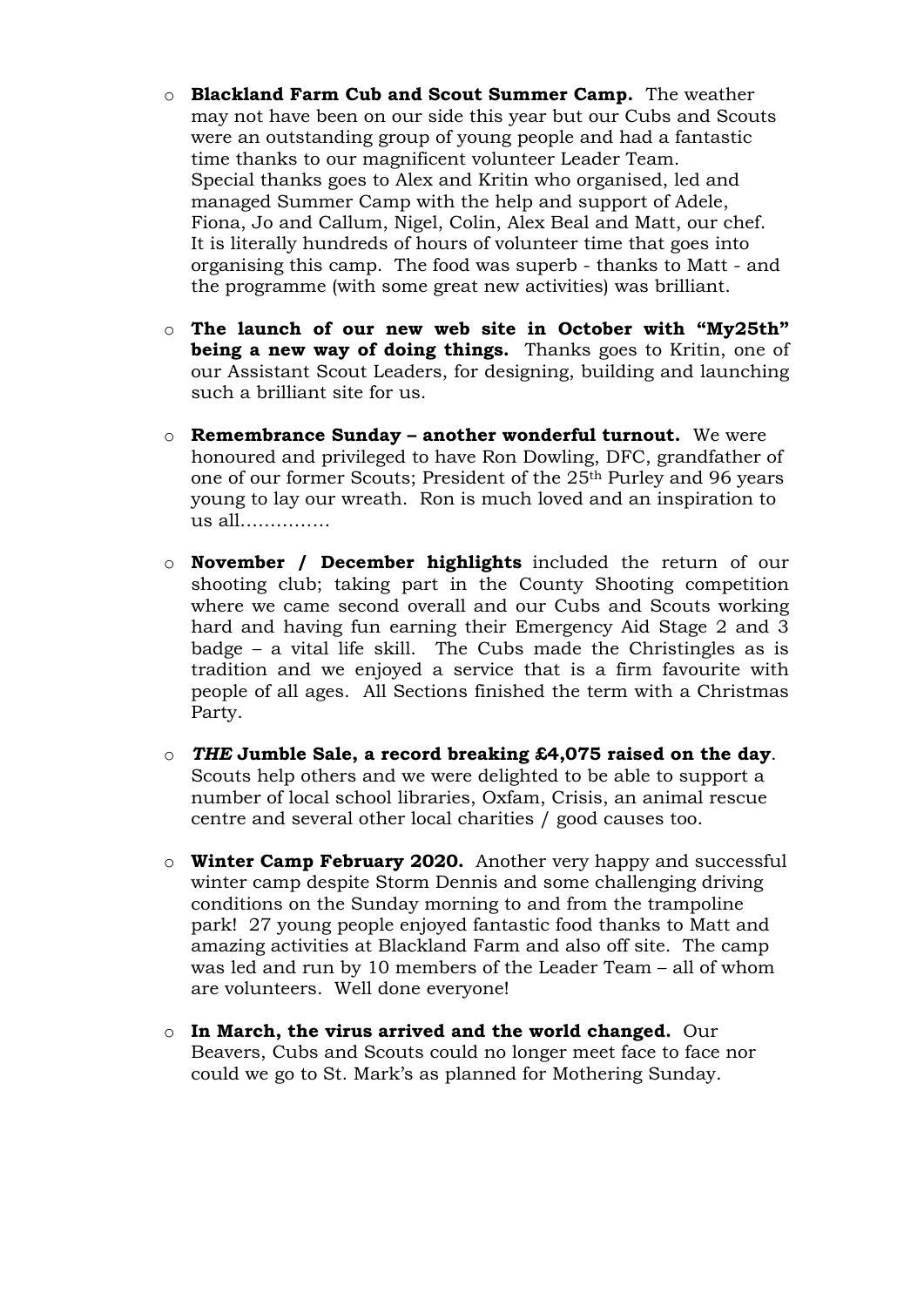- o **In April, we returned for the start of the Summer Term virtually using Zoom pro.** We received fantastic feedback from our parents and young people. To know that we made a difference and that our young people had fun each week was great to hear. We tried very hard to run the meetings on the same day and time each week so that our young people remained in a Scouting routine. A massive thank you to Alex and Kritin, our tech experts and Assistant Scout Leaders, who made the zoom meetings happen so professionally and successfully and to Magpie, Bagheera and Baloo who supplied the ideas and ran the meetings with Kerr, me, Alex and Kritin and made them such fun and so worthwhile. You are all stars!
- o **Our weekly Challenges!** Each week all three Sections were given a FUN challenge to complete with the results posted on our social media feeds and web site and included in the weekly slide show – part of each meeting.
- o **After the Summer holidays,** we returned in September for the Autumn Term virtually using zoom again but with the added bonus of being able to meet face to face at Park Farm, Banstead Scouting's Scout Camp Site, on two Sundays – the first at the end of September and the second at the beginning of December. They were both very happy and successful days with all our Beavers, Cubs and Scouts invited to take part. They were able to meet their 25th Purley friends again, have fun, play games, be out in the fresh air and enjoy food around the campfire.
- o **For the Spring Term 2021,** we have returned again virtually for now, but very much look forward to the time when we can all meet again face to face outdoors at Park Farm. Although Winter Camp is cancelled, we still have Longridge, our water activities weekend camp in June in the diary along with Summer Camp in August at Blackland Farm. We will have to wait and see if either of these are possible. The good news is that we have booked our camps for 2022 and Kandersteg, Switzerland for 10 days in August 2024!

#### **Thank you to our outstanding and amazing volunteers..………**

Scouting at the 25th Purley simply would not be possible without the commitment and dedication of our volunteer Leaders, Helpers and Supporters. We would like to record our thanks to our adult Leader Teams in Beavers, Cubs and Scouts; to Alex Beal, our Chair; our Treasurer, Rakesh, our Membership Secretary, Kay and to all those who serve on our Group Executive Committee supporting the Scout Group as a whole. All our Leaders and Helpers give outstanding service to Scouting in our local community and we hope that they will continue to do so for many years to come.

One of the reasons for our continued success is that we work across our Sections and deliver Scouting as a Scout family. The highlights of 2019 / 2020 demonstrate this.